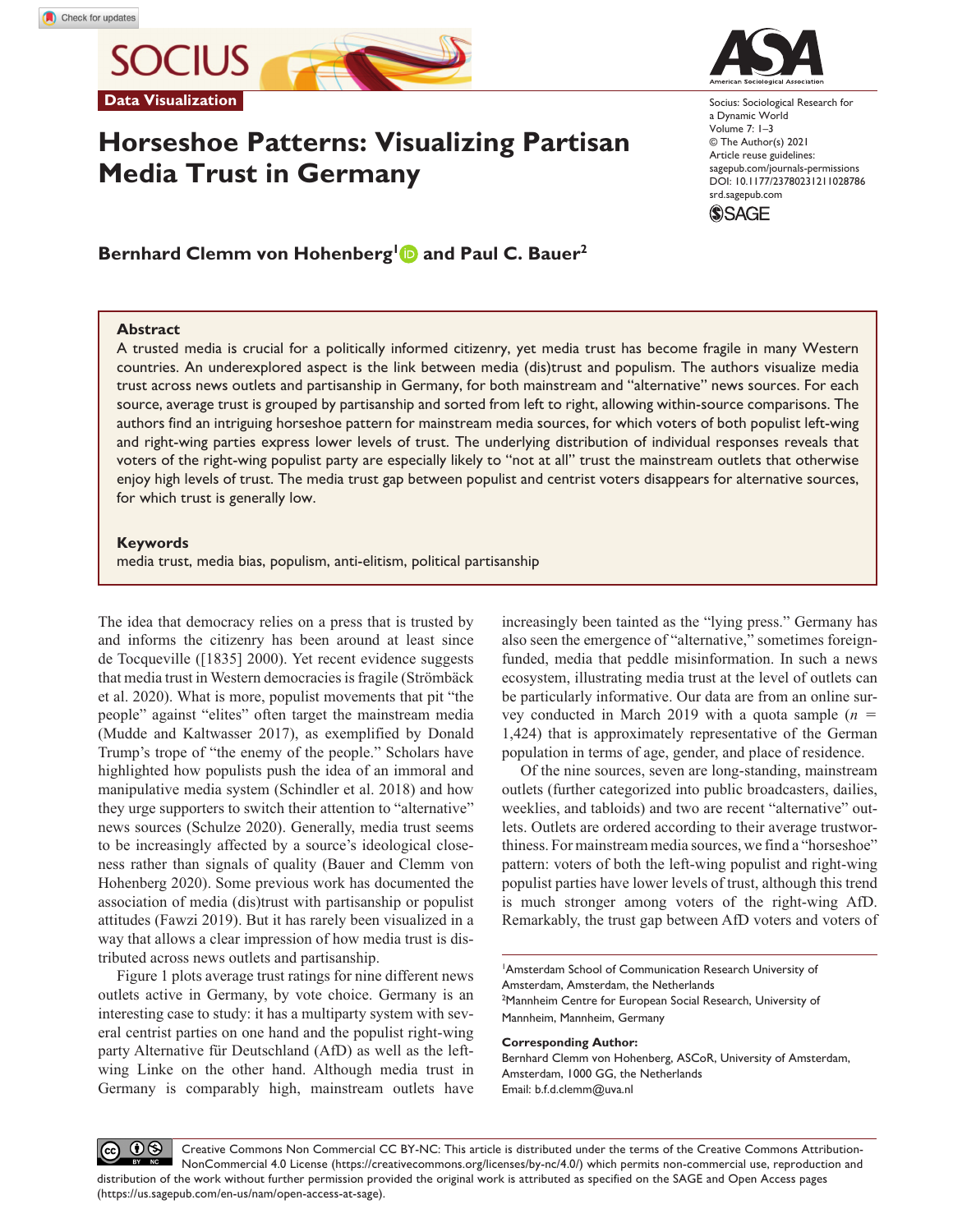



*Note*: Symbols represent average trust levels, grouped by news sources and vote choice. News sources are sorted from most to least trustworthy and are categorized into five groups (mainstream public broadcaster, mainstream daily newspaper, mainstream weekly magazine, alternative source, and mainstream tabloid newspaper). Error bars depict 95 percent confidence intervals. Small semitransparent dots represent individual values, which we spread using a jitter function to provide a grasp of the underlying distributions. The media trust measure is "Do you think you can trust the following media?" with a fully labeled five-point scale ranging from "not at all" to "completely." The vote choice measure is "Which party have you (would you have) voted for with your main vote ('Zweitstimme')?" AfD = Alternative für Deutschland; CDU = Christlich Demokratische Union Deutschlands; CSU = Christlich-Soziale Union in Bayern; FDP = Freie Demokratische Partei; SPD = Sozialdemokratische Partei Deutschlands.

the more centrist parties is highest for the outlet that is most trusted in general (i.e., the public broadcaster Tagesschau (difference between AfD and Christlich Demokratische Union Deutschlands/Christlich-Soziale Union in Bayern voters on a 5-point scale  $= 1.31, F = 59.21$ . The underlying distributions, illustrated by the semitransparent points, show that only among AfD voters, a substantial proportion trusts this source "not at all." For the alternative outlets, the trust gap between centrist and populist voters disappear. For example, AfD voters are slightly more trusting of the Russian-funded RT Deutsch, but this difference is negligible. Last, the widely circulated tabloid *Bild*, known for its often populist style, scores generally low, especially among voters of the most left-leaning parties.

Overall, the data support the idea that populist voters, especially on the right, harbor deep skepticism against mainstream sources. However, they do not "make up" for their lack of trust in mainstream sources by giving more credit to alternative sources in absolute levels, as perhaps some populist strategists would hope. Rather, populist voters show themselves distrustful of news sources in general. This is in line with recent work finding that general distrust is a common characteristic of populist voters (Rooduijn 2018).

## **Funding**

The author(s) disclosed receipt of the following financial support for the research, authorship, and/or publication of this article: This work was funded by the mission funding of the European University Institute.

## **ORCID iD**

Bernhard Clemm von Hohenberg (D) [https://orcid.org/0000-0002-](https://orcid.org/0000-0002-6976-9745) [6976-9745](https://orcid.org/0000-0002-6976-9745)

## **Supplemental Material**

Supplemental material for this article is available online.

#### **References**

- Bauer, Paul C., and Bernhard Clemm von Hohenberg. 2020. "Believing and Sharing Information by Fake Sources: An Experiment." *Political Communication*.
- de Tocqueville, Alexis. [1835] 2000. *Democracy in America*. Indianapolis, IN: Hackett.
- Fawzi, Nayla. 2019. "Untrustworthy News and the Media as 'Enemy of the People'? How a Populist Worldview Shapes Recipients'